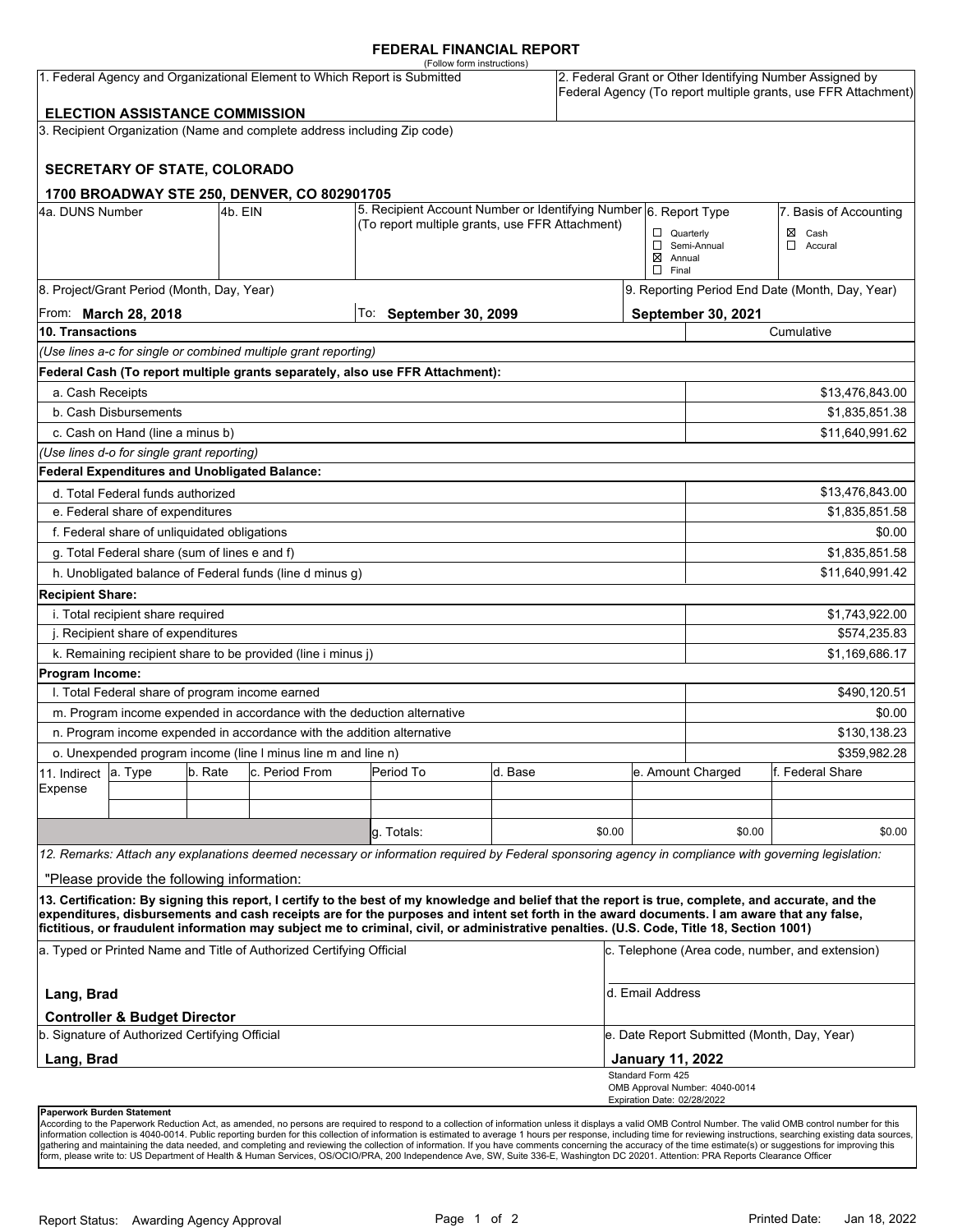Federal Agency & Organization

Federal Grant ID Recipient Organization

| <b>DUNS Number</b>                |                                                                                                                                                                                                                                                                                    |
|-----------------------------------|------------------------------------------------------------------------------------------------------------------------------------------------------------------------------------------------------------------------------------------------------------------------------------|
| <b>DUNS Status when Certified</b> |                                                                                                                                                                                                                                                                                    |
| <b>EIN</b>                        |                                                                                                                                                                                                                                                                                    |
| <b>Reporting Period End Date</b>  |                                                                                                                                                                                                                                                                                    |
| <b>Status</b>                     | : Awarding Agency Approval                                                                                                                                                                                                                                                         |
| Remarks                           | $\therefore$ "Please provide the following information:                                                                                                                                                                                                                            |
|                                   | State interest earned (current fiscal year): \$0<br>State interest expended (current fiscal year): \$0<br>Program income earned (current fiscal year): \$<br>Program income earned breakdown (current fiscal year): \$0<br>Program income expended (current fiscal year): \$0<br>π |

**Federal Agency Review** 

Reviewer Name Phone # Email Review Date Review Comments :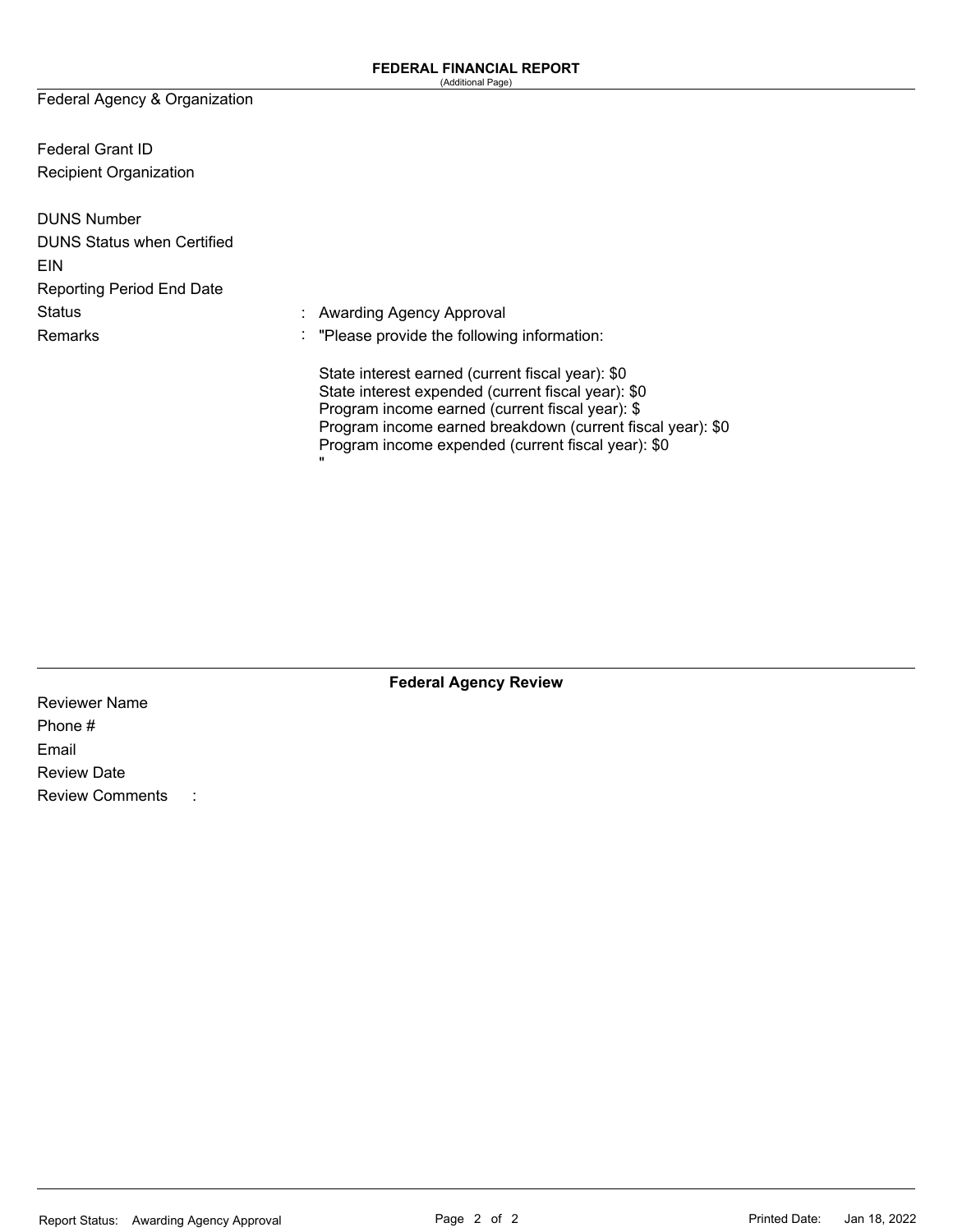# 2021-2022 EAC Progress Report

### 3. EAC Progress Report

#### **1. State or Territory:**

Colorado

### **2. Grant Number:**

### **3. Report:**

Annual (Oct 1 - Sept 30)

### **4. Grant:**

Election Security

#### **5. Reporting Period Start Date**

10/01/2020

#### **6. Reporting Period End Date**

09/30/2021

### 4. Progress and Narrative

7. Describe in detail what happened during this reporting period and explain how you implemented the approved grant activities in accordance with your State Plan/Program Narrative. (*Note: Your activities should align with your Grant Cost Categories Table.)*

 During the FFY 2021 reporting period, we spent grant funds in accordance to our approved state plan and the HAVA act. The following is a summary of the activities for which funds were expended in this reporting period .

Sub-Grants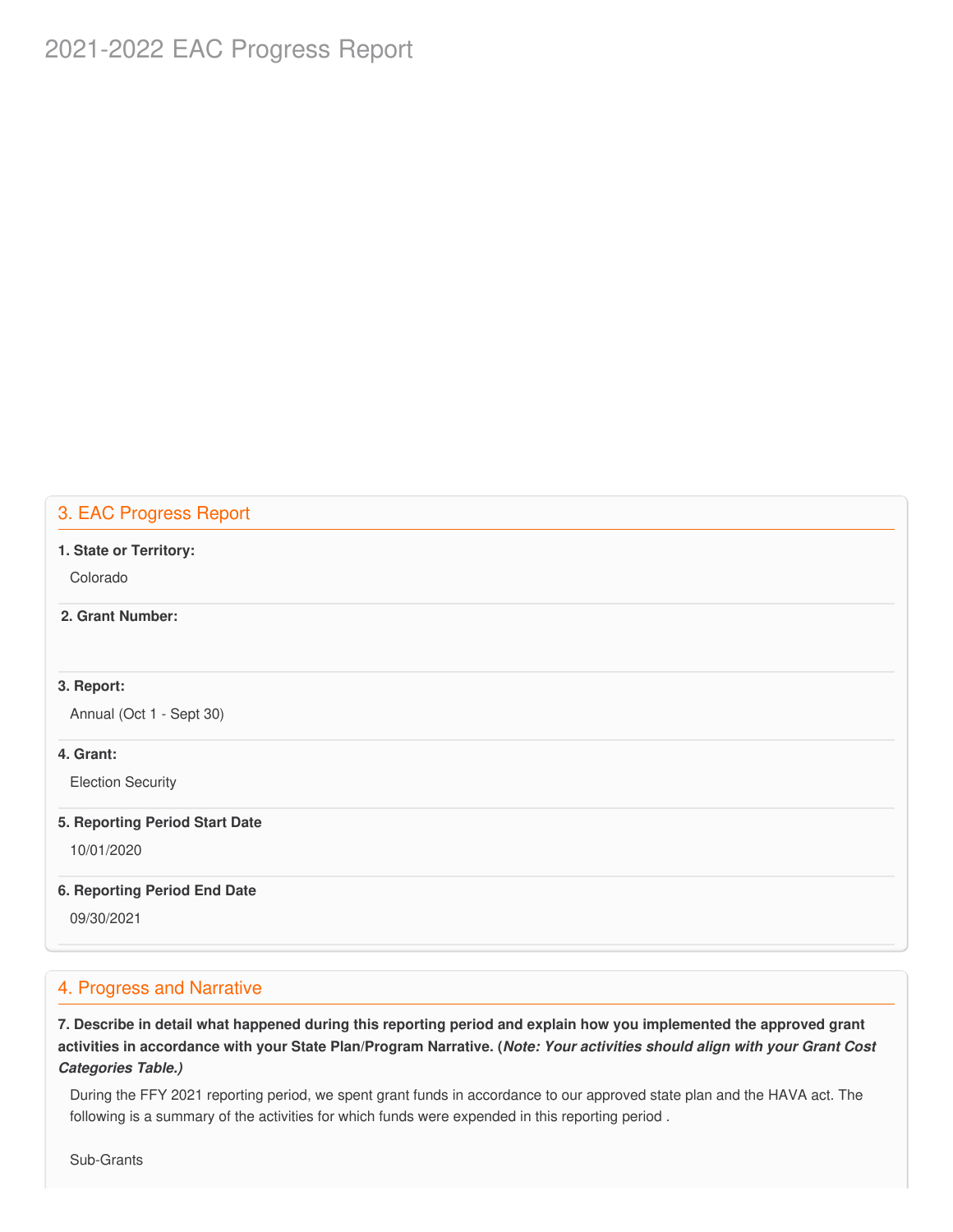Sub-Grants for the Purchase and Installation of Drop-boxes and Associated Materials

 During the reporting period, the Department expended \$[176,370.03](https://176,370.03) in Election Security Grants funds to aid counties in purchasing and installing 24-hour secure ballot drop boxes . In calendar year 2016, Colorado began issuing grants to counties around the state for the purchase and installation of ballot drop boxes. This grant process continued and was expanded in 2021, following legislation that increased the number of required 24-hour ballot drop boxes. Counties could ask for reimbursement for the cost of the purchase, delivery and installation of the drop-box, along with the cost for the purchase, delivery, and installation of equipment needed to keep the box secure, including camera equipment.

 These grant funds were used to improve the administration of elections for Federal office in Colorado. In 2013, Colorado began mailing all active voters in the state a ballot. To improve both the speed and safety of returning those ballots, Colorado counties began to place ballot drop-boxes around their communities for voters to use. This grant program encouraged counties either to increase their use of drop boxes or to begin using these valuable tools. Usage of the drop boxes by voters has continued to increase, and the majority of voters now use it to return their ballots around the state.

#### Voting Equipment and Processes

#### Ballot Tracking

 During the reporting period, the Department expended \$[70,000.00](https://70,000.00) of Security Grant funds for the development of a user interface to allow voters to monitor the status of their ballots. This service works to counter foreign disinformation intended to decrease Americans' electoral process by reassuring Coloradans of the security of their individual cast ballots. In its first statewide implementation, statewide ballot tracking was popular with counties and voters. Slightly more than half (52.8 percent) of all Coloradans who cast a ballot in the 2020 General Election used the service. We have heard anecdotally that voters' confidence in the election system was boosted by the ability to receive confirmation that their ballot was accepted and counted.

#### Voter Registration System

Payments to the Colorado Department of Public Health and Environment

 During the reporting period, the Department expended \$[2,340.00](https://2,340.00) in Election Security Grant funds for data on deceased Colorado Residents from the Colorado Department of Public Health and Environment (CDPHE) . These funds were spent ensuring the statewide voter registration database is accurate and up-to-date.

#### SCORE Development

 During the reporting period, the Department expended \$[255,754.28](https://255,754.28) of Election Security Grant and \$[77,451.80](https://77,451.80) in Section 251 Grant funds for contractor development services to make enhancements and improvements to the state's centralized voter registration and election management system, known as SCORE . Some specific improvements to which this expenditure was devoted include updating the scanning process and batch management process, improving the task queuing process to make registration and list maintenance more efficient and improve auditability. The Department also expended \$[167,131.76](https://167,131.76) in Election Security Grant Match funds on the purchase of hardware to support SCORE.

#### Cyber Security

#### Global Mobile

 During the reporting period, the Department expended \$[58,560.00](https://58,560.00) of Election Security Grant funds for the 2020 General Election to improve accessibility for voter's who needed to cure a discrepant signature or provide identification by using their phone . Individuals were able to accomplish this by taking a picture of their signature along with a copy of their ID to cure the discrepancy so their ballot could be counted. During the reporting period, the Department also added functionality to the system to allow a voter whose registration record was missing a signature the ability to sign the registration affidavit electronically.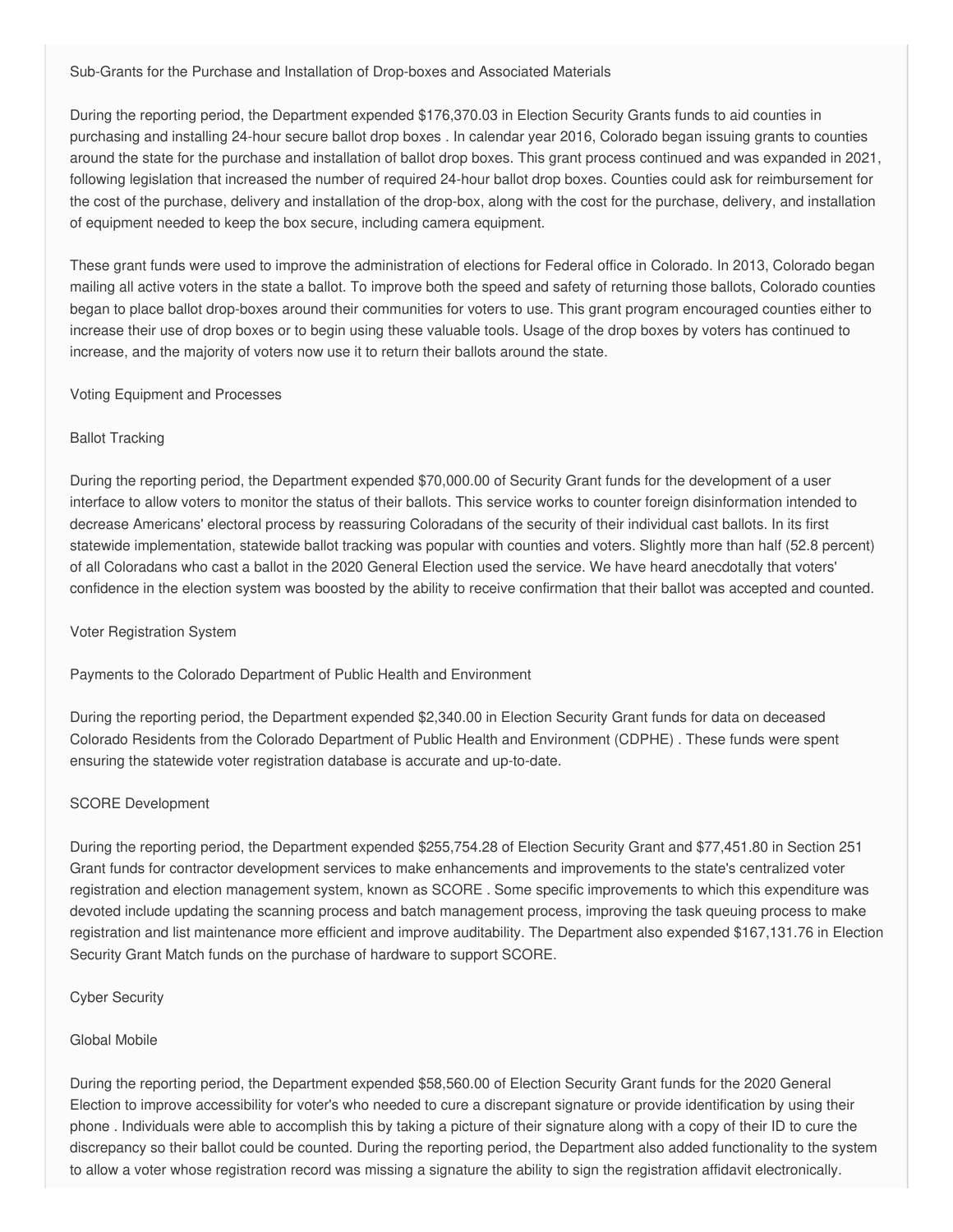### **Staffing**

Rapid Response Election Security Cyber Unit (RESCU)

 During the reporting period, the Department expended \$[270,499.97](https://270,499.97) in Election Security Grant funds and [\\$66,778.36](https://66,778.36) in Election Security Grant Match funds to staff the RESCU unit, which is a highly-trained team of election security experts who help protect Colorado's elections from foreign interference, and disinformation campaigns . The team works closely with the Department's information security team to protect against cybersecurity threats and with counties to provide resources and assistance to increase their security awareness and preparedness.

Voter Education/Communication

Mis-Information/Dis-Information

 During the reporting period, the Department expended \$[253,700.00](https://253,700.00) in Election Security Grant and [\\$20,000.00](https://20,000.00) in Election Security Grant Match funds to prevent the spread of foreign mis/dis-information. The Department monitored for foreign mis/dis- information and countered it by promoting accurate election information in a trusted voice/trusted source campaign. The Department also recruited community leaders to amplify trusted source information across their networks, leveraging their trusted voice.

**Other** 

Archiving Historical Federal Election Data

 During the reporting period, the Department expended \$[60,265.00](https://60,265.00) in Election Security Grant funds to upload, archive, and create a searchable database of Colorado's federal election data, dating back to 1902. The system is a public-facing web interface that allows a person to search historical election results and reference the source documents.

8. Describe any significant changes to your program during the project, including changes to your original State  **Plan/Program Narrative or favorable developments that improved program efficiency and/or service delivery.**

N/A

**9. Issues Encountered:**

Describe all major issues that arose during the implementation of the project and the reasons why established goals were not met, if applicable. Address each issue separately and describe whether and how the issues were resolved. Also,  **briefly discuss the implications of any unresolved issues or concerns.**

N/A

 **10. Provide a description of any training conducted, including security training.**

N/A

**11. Subgrants:**

 **Did your office provide subawards to local jurisdictions during this reporting period?**

Yes

 **12. Describe the activities carried out by your subgrantees during the reporting period.**

Sub-Grants

Sub-Grants for the Purchase and Installation of Drop-boxes and Associated Materials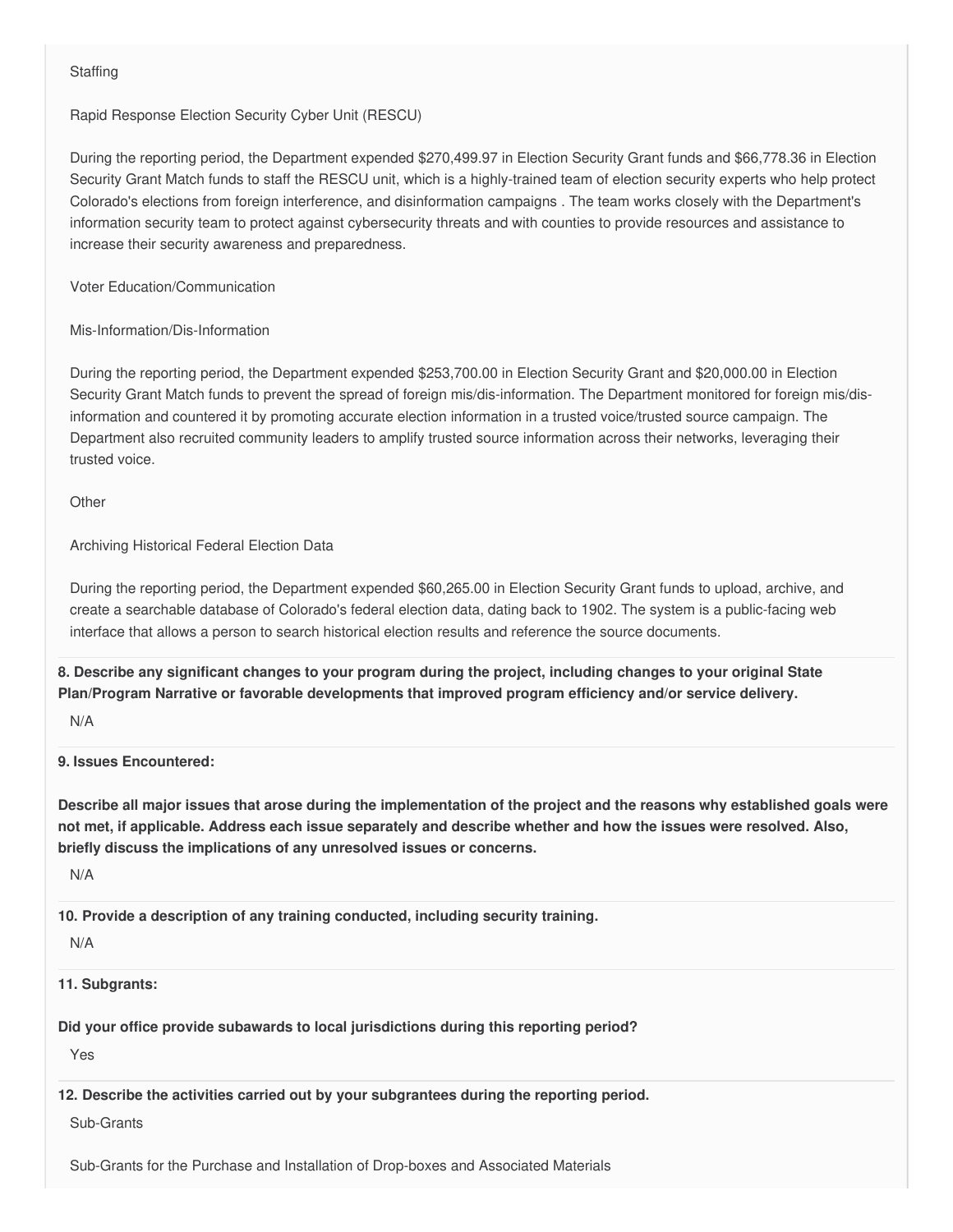During the reporting period, the Department expended \$[176,370.03](https://176,370.03) in Election Security Grants funds to aid counties in purchasing and installing 24-hour secure ballot drop boxes . In calendar year 2016, Colorado began issuing grants to counties around the state for the purchase and installation of ballot drop boxes. This grant process continued and was expanded in 2021, following legislation that increased the number of required 24-hour ballot drop boxes. Counties could ask for reimbursement for the cost of the purchase, delivery and installation of the drop-box, along with the cost for the purchase, delivery, and installation of equipment needed to keep the box secure, including camera equipment.

 These grant funds were used to improve the administration of elections for Federal office in Colorado. In 2013, Colorado began mailing all active voters in the state a ballot. To improve both the speed and safety of returning those ballots, Colorado counties began to place ballot drop-boxes around their communities for voters to use. This grant program encouraged counties either to increase their use of drop boxes or to begin using these valuable tools. Usage of the drop boxes by voters has continued to increase, and the majority of voters now use it to return their ballots around the state.

#### **Provide a breakdown of aggregate subawards expenditures across major categories.**

Other (Specify above) : [\\$176,370.03](https://176,370.03)

Total : [\\$176370.03](https://176370.03)

**13. Match:**

#### **Describe how you are meeting or have met the matching requirement.**

 We have allocated state funds to meet the full amount of the match. We have been spending the state funds on items within the State Plan.

14. Report on the number and type of articles of voting equipment obtained with the funds. Include the amount expended  **on the expenditure table.**

N/A

### 5. Expenditures

### **15. Current Period Amount Expended and Unliquidated Obligations**

# **GRANT COST CATEGORIES - FEDERAL**

 Voting Equipment and Processes: : \$70000 Post-Election Auditing: : \$0 Voter Registration Systems: : \$258094 Cyber Security: : \$58560 Voter Education/Communications: : \$253700 Accessibility: : \$0 Staffing: : \$270500 Training: : \$0 Subgrants: : \$176370 Indirect Costs (If applicable, FFR Line 11): : \$0 Unliquidated Obligations (If applicable, FFR Line 10f): : \$0 Other (Specify below) : \$499 Other (Specify below) : \$60265 Total : \$1147988 **Comments:**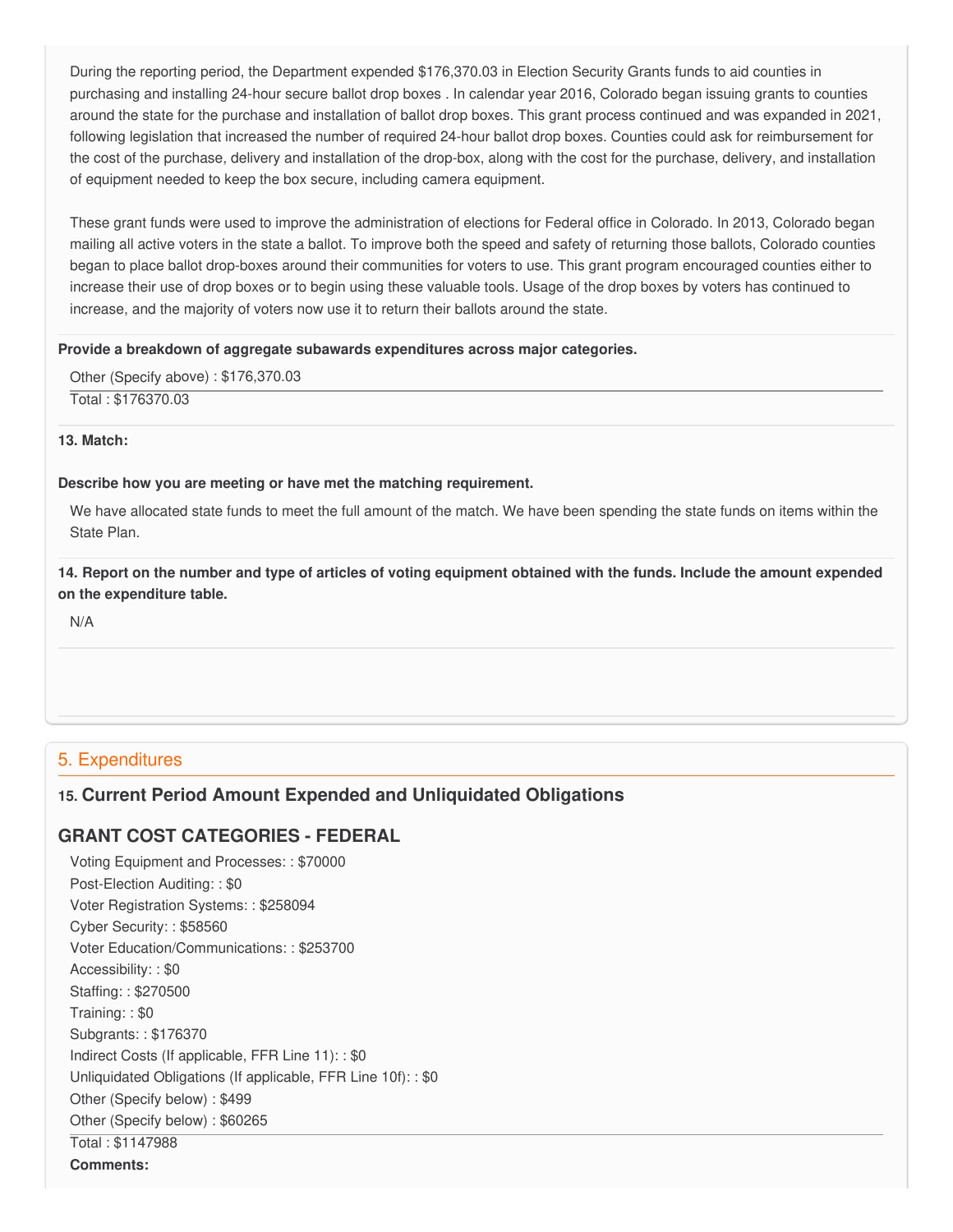# **16. GRANT COST CATEGORIES - MATCH**

 Voting Equipment and Processes: : \$0 Post-Election Auditing: : \$0 Voter Registration Systems: : \$167132 Cyber Security: : \$0 Voter Education/Communications: : \$20000 Accessibility: : \$0 Staffing: : \$66778 Training: : \$0 Subgrants: : \$0 Indirect Costs (If applicable, FFR Line 11): : \$0 Unliquidated Obligations (If applicable, FFR Line 10f): : \$0 Other (Specify below) : \$0 Other (Specify below) : \$0 Other (Specify below) : \$0 Total : \$253910 **Comments:**

### 7. Expenditures

#### **17. Confirm Total Grant Expenditure Amounts**

Federal : \$1147988

Match : \$253910

Total : \$1401898

 **OMB CONTROL NUMBER: 3265-0020**

# 8. Certification

 **Name and Contact of the authorized certifying official of the recipient.**

| Kyle                 |  |  |  |
|----------------------|--|--|--|
| <b>Last Name</b>     |  |  |  |
| Dostart              |  |  |  |
| <b>Title</b>         |  |  |  |
| Accountant           |  |  |  |
| <b>Phone Number</b>  |  |  |  |
| <b>Email Address</b> |  |  |  |
|                      |  |  |  |